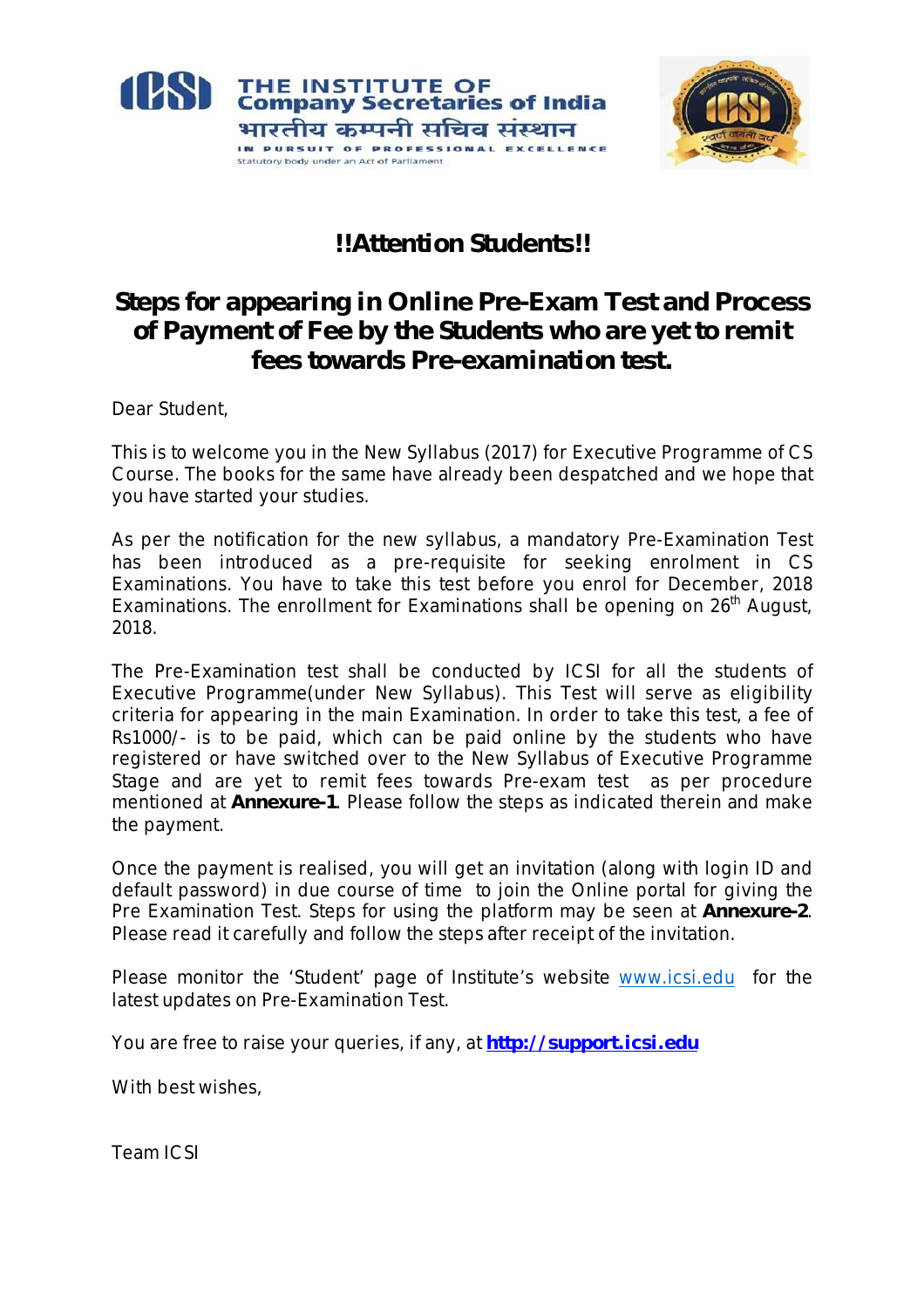## **PROCESS FOR REMITTING THE FEE FOR PRE-EXAMINATION TEST**

1. **Login Page:** Student can login in to the application by entering Registration Number and DOB.

|                         | Statutory body under an Act of Parliament     |                                    |
|-------------------------|-----------------------------------------------|------------------------------------|
|                         |                                               | <b>PRE - EXAM TEST FEE PAYMENT</b> |
|                         | Please enter your Registration Number and DOB |                                    |
| <b>Registration No:</b> | 140545237/02/2018                             |                                    |
| DOB:                    | 24/11/1992                                    |                                    |
|                         | <b>Submit</b>                                 |                                    |

#### http://www.icsi.in/PreExamFees/Login.aspx

It will not allow student to enter into application if he has already made payment and his transaction is Successful or after Successful reconciliation.

Both Registration Number and DOB are mandatory.

2. **StudentProfile Page:** This page populates student details along with **Pre-Exam Test Fee**.

|                            | <b>(CS)</b> THE INSTITUTE OF of India<br>भारतीय कम्पनी सचिव संस्थान<br>IN PURSUIT OF<br>Statutory body under an Act of Parliament |  |  |
|----------------------------|-----------------------------------------------------------------------------------------------------------------------------------|--|--|
|                            | <b>PRE - EXAM TEST FEE PAYMENT</b>                                                                                                |  |  |
| <b>Registration Number</b> | 140545237/02/2018                                                                                                                 |  |  |
| <b>Student Name</b>        | ANANT ALOKE                                                                                                                       |  |  |
| Date of Birth              | 11/24/1992                                                                                                                        |  |  |
| Gender                     | Male                                                                                                                              |  |  |
| Mobile                     | 918340398583                                                                                                                      |  |  |
| EmailID                    | noddyisone@gmail.com                                                                                                              |  |  |
| <b>Stage</b>               | Executive                                                                                                                         |  |  |
| <b>Registration Date</b>   | 10/02/2018 11:25AM                                                                                                                |  |  |
| <b>Expiry Date</b>         | 31/01/2023                                                                                                                        |  |  |
| <b>Address</b>             | Flat No, 102, Gurukripa Apartment Shukla Colony,<br>Hinoo Ranchi                                                                  |  |  |
| City                       | Ranchi                                                                                                                            |  |  |
| <b>District</b>            | Ranchi                                                                                                                            |  |  |
| <b>State</b>               | Jharkhand                                                                                                                         |  |  |
| PinCode                    | 834002                                                                                                                            |  |  |
| Country                    | India                                                                                                                             |  |  |
| <b>PRE - EXAM TEST FEE</b> | 1000.00                                                                                                                           |  |  |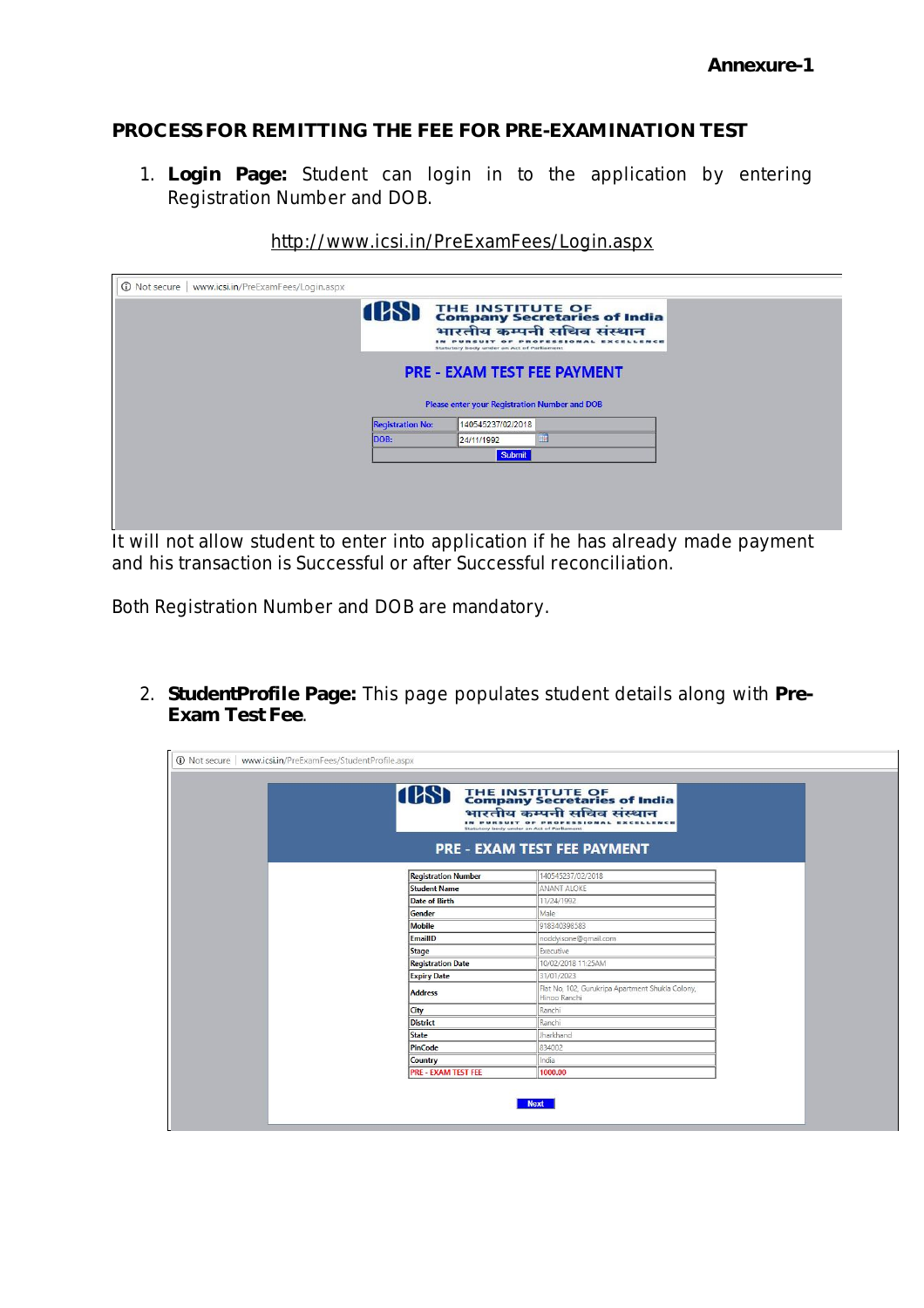3. **PaymentInstruction Page:** This page displays TransactionID, ReceiptID and Instructions. Student can "**Proceed to Payment**" by giving his consent on the same by checking the check box.

| C   0 Not secure   www.icsi.in/PreExamFees/PaymentInstruction.aspx                                                 |                                 |                                                                                                                                                                                                                                                                                                                                                                                                                                                                  |                                                  |
|--------------------------------------------------------------------------------------------------------------------|---------------------------------|------------------------------------------------------------------------------------------------------------------------------------------------------------------------------------------------------------------------------------------------------------------------------------------------------------------------------------------------------------------------------------------------------------------------------------------------------------------|--------------------------------------------------|
|                                                                                                                    |                                 | <b>Confirmation / Declaration</b>                                                                                                                                                                                                                                                                                                                                                                                                                                |                                                  |
|                                                                                                                    |                                 |                                                                                                                                                                                                                                                                                                                                                                                                                                                                  |                                                  |
|                                                                                                                    |                                 | Ref No:- ICSIPMT4057016                                                                                                                                                                                                                                                                                                                                                                                                                                          |                                                  |
|                                                                                                                    |                                 |                                                                                                                                                                                                                                                                                                                                                                                                                                                                  |                                                  |
|                                                                                                                    |                                 | Your Payment Id is: 4057016 and Transaction Id is: 9. Please note the same for future use.                                                                                                                                                                                                                                                                                                                                                                       |                                                  |
|                                                                                                                    |                                 | Payment Transactions related guidelines                                                                                                                                                                                                                                                                                                                                                                                                                          |                                                  |
|                                                                                                                    |                                 | 1. Some times the user can not get the print out of the acknowledgement /payment receipt. The reason might be the "Failed Transaction" OR "Acknowledge not generated (exclusively)" due to heavy traffic or network connectivi<br>2. In case the receipt is not available within two working day, the stakeholder should send an email to the Institute at elearning@icsi.edu with details (Registration No, details of the Transactions i.e Transaction ID, Req |                                                  |
| PRE EXAMINATION FEE RECEIPT.<br>3. The institute takes approximately 48 hours to reconcile the data with the bank. |                                 |                                                                                                                                                                                                                                                                                                                                                                                                                                                                  |                                                  |
| I have read the above mentioned conditions and agree on the same.                                                  |                                 |                                                                                                                                                                                                                                                                                                                                                                                                                                                                  |                                                  |
|                                                                                                                    |                                 | <b>Proceed For Payment</b>                                                                                                                                                                                                                                                                                                                                                                                                                                       |                                                  |
|                                                                                                                    |                                 |                                                                                                                                                                                                                                                                                                                                                                                                                                                                  |                                                  |
|                                                                                                                    |                                 |                                                                                                                                                                                                                                                                                                                                                                                                                                                                  |                                                  |
|                                                                                                                    |                                 |                                                                                                                                                                                                                                                                                                                                                                                                                                                                  |                                                  |
| 4. Payment Gateway                                                                                                 |                                 |                                                                                                                                                                                                                                                                                                                                                                                                                                                                  |                                                  |
| C                                                                                                                  |                                 | △ Secure   https://pgi.billdesk.com/pgidsk/ProcessPayment?wpage=HQ8jJSZRMEnGT0Y1XF6Pp5kh                                                                                                                                                                                                                                                                                                                                                                         |                                                  |
|                                                                                                                    |                                 |                                                                                                                                                                                                                                                                                                                                                                                                                                                                  |                                                  |
|                                                                                                                    |                                 |                                                                                                                                                                                                                                                                                                                                                                                                                                                                  |                                                  |
|                                                                                                                    | Credit Card                     | Pay using Debit Card                                                                                                                                                                                                                                                                                                                                                                                                                                             | <b>Merchant Name</b>                             |
|                                                                                                                    | Debit Card                      | $\rightarrow$                                                                                                                                                                                                                                                                                                                                                                                                                                                    | The Institute of Company<br>Secretaries of India |
|                                                                                                                    | <b>RID</b> Debit Card + ATM PIN | <b>VISA</b>                                                                                                                                                                                                                                                                                                                                                                                                                                                      |                                                  |
|                                                                                                                    | <b>III</b> Internet Banking     | <b>Card Number</b>                                                                                                                                                                                                                                                                                                                                                                                                                                               | ₹ 2.00<br>Payment Amount:                        |
|                                                                                                                    | Wallet/ Cash Cards              | Enter card number                                                                                                                                                                                                                                                                                                                                                                                                                                                |                                                  |
|                                                                                                                    |                                 | <b>CVV/CVC</b><br><b>Expiration Date</b>                                                                                                                                                                                                                                                                                                                                                                                                                         |                                                  |
|                                                                                                                    |                                 | Year<br>Month                                                                                                                                                                                                                                                                                                                                                                                                                                                    |                                                  |
|                                                                                                                    |                                 | <b>Card Holder Name</b>                                                                                                                                                                                                                                                                                                                                                                                                                                          |                                                  |
|                                                                                                                    |                                 | Enter card holder name                                                                                                                                                                                                                                                                                                                                                                                                                                           |                                                  |
|                                                                                                                    |                                 | <b>Make Payment</b>                                                                                                                                                                                                                                                                                                                                                                                                                                              |                                                  |
|                                                                                                                    |                                 |                                                                                                                                                                                                                                                                                                                                                                                                                                                                  | Cancel                                           |
|                                                                                                                    |                                 |                                                                                                                                                                                                                                                                                                                                                                                                                                                                  | <b>BillDesk</b>                                  |
|                                                                                                                    |                                 |                                                                                                                                                                                                                                                                                                                                                                                                                                                                  |                                                  |
|                                                                                                                    |                                 |                                                                                                                                                                                                                                                                                                                                                                                                                                                                  |                                                  |
| C<br>Secure   https://acs.icicibank.com/acspage/cap?RID=94&VAA=B                                                   |                                 |                                                                                                                                                                                                                                                                                                                                                                                                                                                                  |                                                  |
|                                                                                                                    |                                 |                                                                                                                                                                                                                                                                                                                                                                                                                                                                  |                                                  |
|                                                                                                                    |                                 |                                                                                                                                                                                                                                                                                                                                                                                                                                                                  |                                                  |
|                                                                                                                    |                                 |                                                                                                                                                                                                                                                                                                                                                                                                                                                                  |                                                  |
|                                                                                                                    |                                 |                                                                                                                                                                                                                                                                                                                                                                                                                                                                  |                                                  |
|                                                                                                                    |                                 | Verified by Visa<br><i><b>AICICI</b></i> Bank                                                                                                                                                                                                                                                                                                                                                                                                                    |                                                  |
|                                                                                                                    |                                 | <b>Authenticate using OTP</b>                                                                                                                                                                                                                                                                                                                                                                                                                                    |                                                  |
|                                                                                                                    |                                 | We have successfully verified your details. We will now send a<br>One Time Password (OTP) to your registered mobile number. For<br>added security, you will be required to enter this password                                                                                                                                                                                                                                                                   |                                                  |
|                                                                                                                    |                                 | instead of your 3D Secure PIN.                                                                                                                                                                                                                                                                                                                                                                                                                                   |                                                  |
|                                                                                                                    |                                 | Below is the information stored in our database :                                                                                                                                                                                                                                                                                                                                                                                                                |                                                  |
|                                                                                                                    |                                 | Mobile Number: X9XXXX6XX9<br>Please select your preferred option to receive the OTP:                                                                                                                                                                                                                                                                                                                                                                             |                                                  |
|                                                                                                                    |                                 | Mobile Number<br>$\odot$<br>My details do not match<br>$\odot$                                                                                                                                                                                                                                                                                                                                                                                                   |                                                  |
|                                                                                                                    |                                 | Submit Cancel                                                                                                                                                                                                                                                                                                                                                                                                                                                    |                                                  |
|                                                                                                                    |                                 |                                                                                                                                                                                                                                                                                                                                                                                                                                                                  |                                                  |
|                                                                                                                    |                                 |                                                                                                                                                                                                                                                                                                                                                                                                                                                                  |                                                  |
|                                                                                                                    |                                 |                                                                                                                                                                                                                                                                                                                                                                                                                                                                  |                                                  |
|                                                                                                                    |                                 | This page will automatically timeout after 180 seconds.                                                                                                                                                                                                                                                                                                                                                                                                          |                                                  |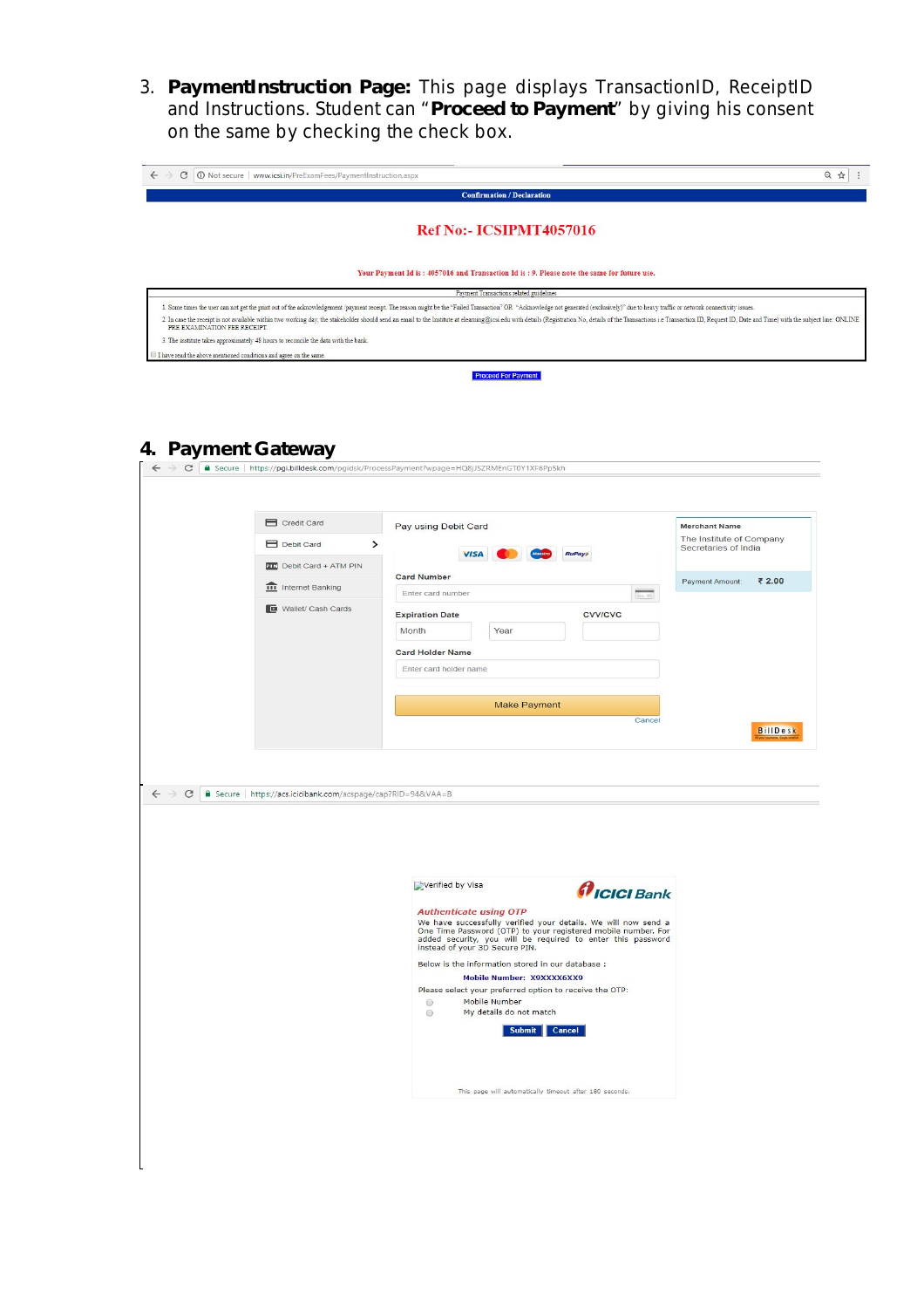### **5. Receipt Generation**



Print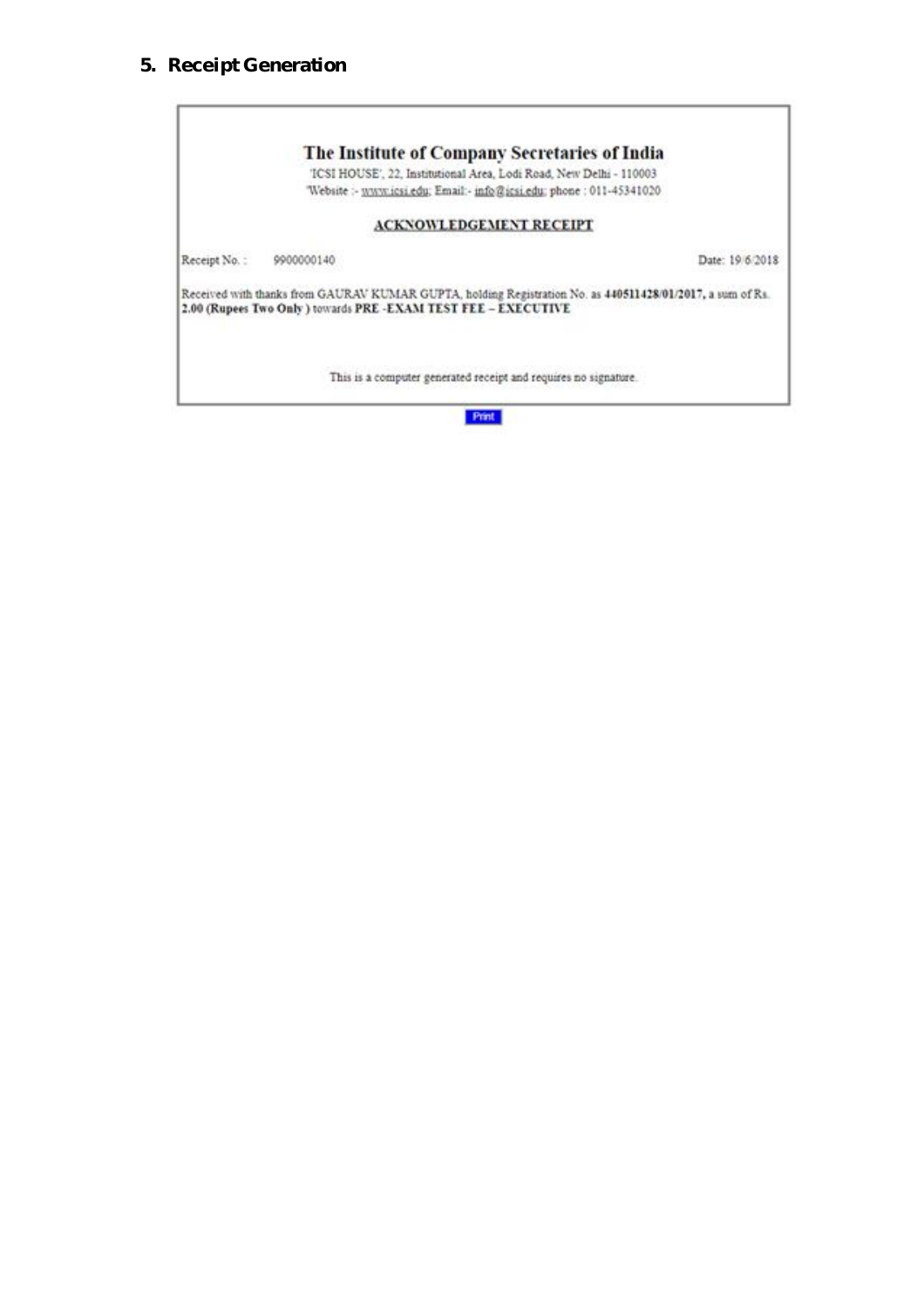#### **Steps to attempt Online Pre-Examination Test:**

1. Login using your credentials: Link - https://elearning.icsi.in

(Please note, your Login credentials (Login Id and password) would be intimated to you once you pay the requisite fee)

| <b>108</b><br>THE INSTITUTE OF<br>Company Secretaries of India<br>भारतीय कम्पनी सचिव संस्थान<br>IN PURSUIT OF PROFESSIONAL EXCELLENCE<br><b>Saturday bookly under an Art of Partia</b> | Email Us Visit ICSI website <b>O</b> FAQ                                                                           | <b>ICSI Motto</b><br>सत्यं वद।धर्मं चर।<br>Login<br>speak the truth, abide by the laur- |
|----------------------------------------------------------------------------------------------------------------------------------------------------------------------------------------|--------------------------------------------------------------------------------------------------------------------|-----------------------------------------------------------------------------------------|
| "E-Learning Portal"                                                                                                                                                                    | Login<br><b>User Name</b><br>Student@icsi.com<br>Password<br><b>A</b> ********<br>Login<br><b>Forgot Password?</b> | हैं कार्य कर बड़ी बर।<br><b>Programs</b><br><b>PARTIES</b><br>--<br>--                  |
| <b>Click here For Recent Announcements</b>                                                                                                                                             |                                                                                                                    |                                                                                         |
|                                                                                                                                                                                        | <b>Key Benefits</b>                                                                                                |                                                                                         |

2. Click on My Course:



3. After Clicking on My Courses, all the courses in which you are enrolled will appear on the screen. You can select Online Pre Examination Test Executive Module -1 from the list of courses.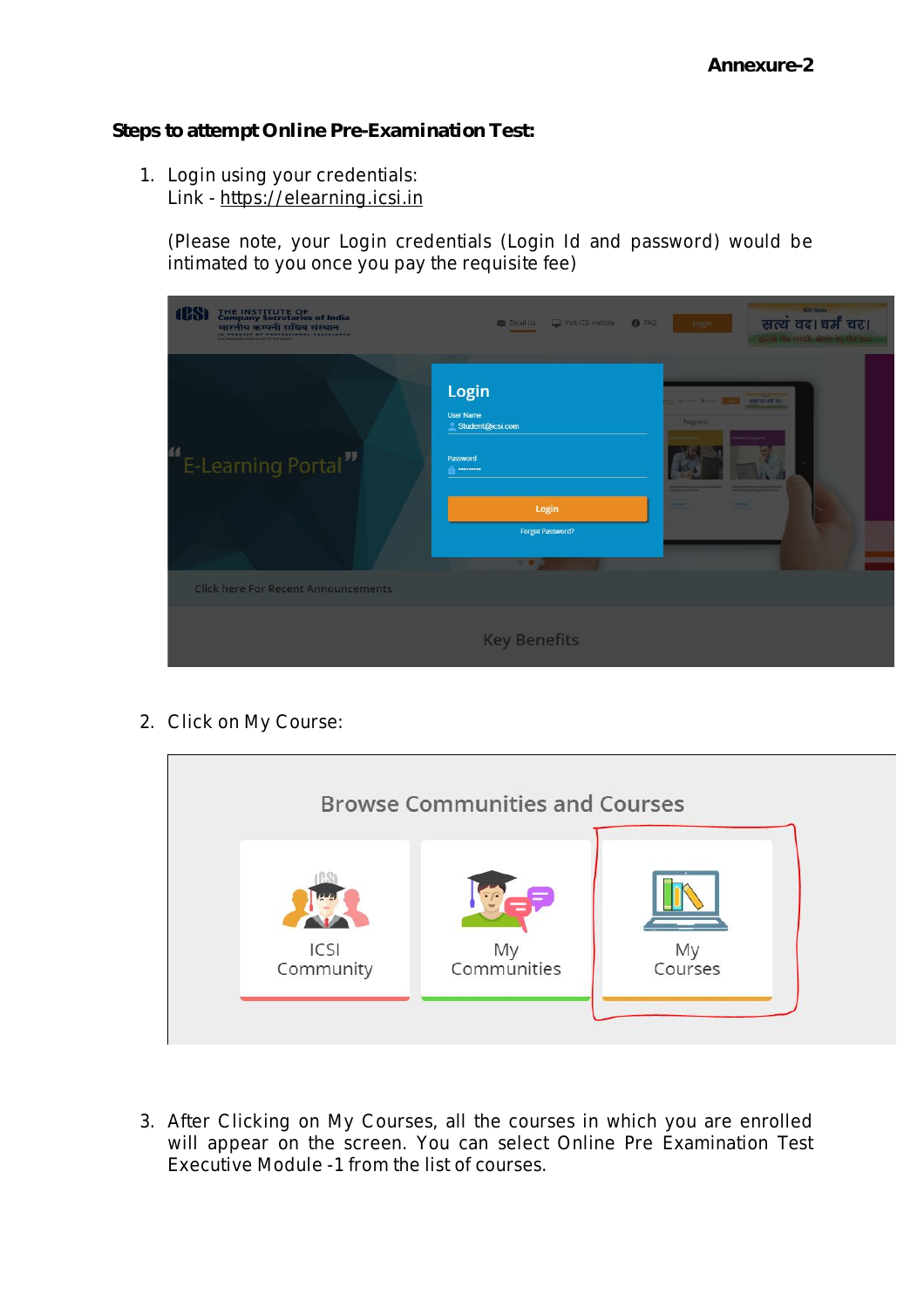Click on Online Pre Examination test Module – 1.

Click on Launch Button in Green Color.

| सत्यं वद।धर्मं चर।                        |                                                                                                       | $\frac{12}{6}$ d<br>▲ 章<br>$\Box$<br>Q Search Platform                        |
|-------------------------------------------|-------------------------------------------------------------------------------------------------------|-------------------------------------------------------------------------------|
| Student                                   | $\equiv$ Home » My Courses                                                                            | Last Login: 29 Jun 2018 14:25 Type: LX Privacy Notice Help                    |
| S<br>$\bullet$ Available $\ast$           | <b>My Courses</b>                                                                                     |                                                                               |
| <b>II</b> My Courses                      | DB<br>Q. Search For Courses                                                                           | <b>UPCOMING COURSES</b><br><b>CURRENT COURSES</b><br><b>COMPLETED COURSES</b> |
| My Communities<br>$\mathbf{R}$            | Online Pre Examination Test Executive Module - 1<br>Start 03 May 2018 - End: 14 Aug 2021 3 years Left | $\overline{0}$<br>$\mathbf 0$ Launch<br>0.0%<br>Assessments                   |
| & My Actions                              |                                                                                                       | Assignments<br>Completed<br>0 Pending<br><b>OPending</b>                      |
| 国<br><b>My Posts</b>                      |                                                                                                       | Displaying 1 Course                                                           |
| ť.<br>My Activities                       |                                                                                                       |                                                                               |
| 首<br><b>My Calendar</b>                   |                                                                                                       |                                                                               |
| My Favourites<br>v<br><b>3</b> My History |                                                                                                       |                                                                               |
| lő.<br>Manage Courses                     |                                                                                                       |                                                                               |

4. Upon Launching, Pre Examination Guidelines page will open, please read guidelines carefully.

| सत्यं वद।धर्मं चर।                                                      |                                                                                                                                                                                                                                                                                                                                                                                                                                                                                                                                                         | Student         |         |  |  |  |
|-------------------------------------------------------------------------|---------------------------------------------------------------------------------------------------------------------------------------------------------------------------------------------------------------------------------------------------------------------------------------------------------------------------------------------------------------------------------------------------------------------------------------------------------------------------------------------------------------------------------------------------------|-----------------|---------|--|--|--|
| A TABLE OF CONTENTS                                                     | Online Pre Examination Test Executive Module - 1                                                                                                                                                                                                                                                                                                                                                                                                                                                                                                        |                 |         |  |  |  |
| Module 1: Paper 1 -<br>Jurisprudence,                                   | Unit- Module 1: Paper 1 - Jurisprudence, Interpretation and General Laws                                                                                                                                                                                                                                                                                                                                                                                                                                                                                | Mark as Read    |         |  |  |  |
| Interpretation and<br>General Laws                                      | <b>Guidelines for Online Pre-Examination Test-</b>                                                                                                                                                                                                                                                                                                                                                                                                                                                                                                      |                 |         |  |  |  |
| Assessment - Paper 1: Jurisprudence,<br>Interpretation and Company Laws | 1. Qualifying the Online Pre-examination Test will be mandatory both for examination for the Executive and Professional Programmes.<br>2. The test will be conducted as follows :                                                                                                                                                                                                                                                                                                                                                                       |                 |         |  |  |  |
|                                                                         | a. Online Computer Based<br>b. The student can take the test from his home, cyber café or any other location.<br>c. Multiple Choice Question (MCQ) type with negative marking of 25% of the allotted marks;<br>d. Result of the test should be available immediately on completion of the test;<br>e. Result of the test should be linked with the enrolment process for examination; The questions will be categorized as per three difficulty levels i.e. Easy,<br>Medium and Tough and shall have a ratio of 30:40:30 in the overall marking scheme. |                 |         |  |  |  |
|                                                                         | 3. The online test shall be of 100 marks.                                                                                                                                                                                                                                                                                                                                                                                                                                                                                                               |                 |         |  |  |  |
|                                                                         | 4. The duration of the test shall be 60 minutes.                                                                                                                                                                                                                                                                                                                                                                                                                                                                                                        |                 |         |  |  |  |
|                                                                         | 5. Total questions in the test shall be 50.                                                                                                                                                                                                                                                                                                                                                                                                                                                                                                             |                 |         |  |  |  |
|                                                                         | 6. The qualifying marks in each subject will be 40%.                                                                                                                                                                                                                                                                                                                                                                                                                                                                                                    |                 |         |  |  |  |
|                                                                         | 7. A student shall have to qualify in all the subjects of the Module in which he wants to appear in an Examination Session;                                                                                                                                                                                                                                                                                                                                                                                                                             |                 |         |  |  |  |
|                                                                         | 8. The result of the Test of a subject, in which a student has qualified will remain valid for future Examinations.                                                                                                                                                                                                                                                                                                                                                                                                                                     |                 |         |  |  |  |
|                                                                         |                                                                                                                                                                                                                                                                                                                                                                                                                                                                                                                                                         |                 |         |  |  |  |
|                                                                         |                                                                                                                                                                                                                                                                                                                                                                                                                                                                                                                                                         |                 | Comment |  |  |  |
|                                                                         | $0$ Comment(s)                                                                                                                                                                                                                                                                                                                                                                                                                                                                                                                                          | Recent comments |         |  |  |  |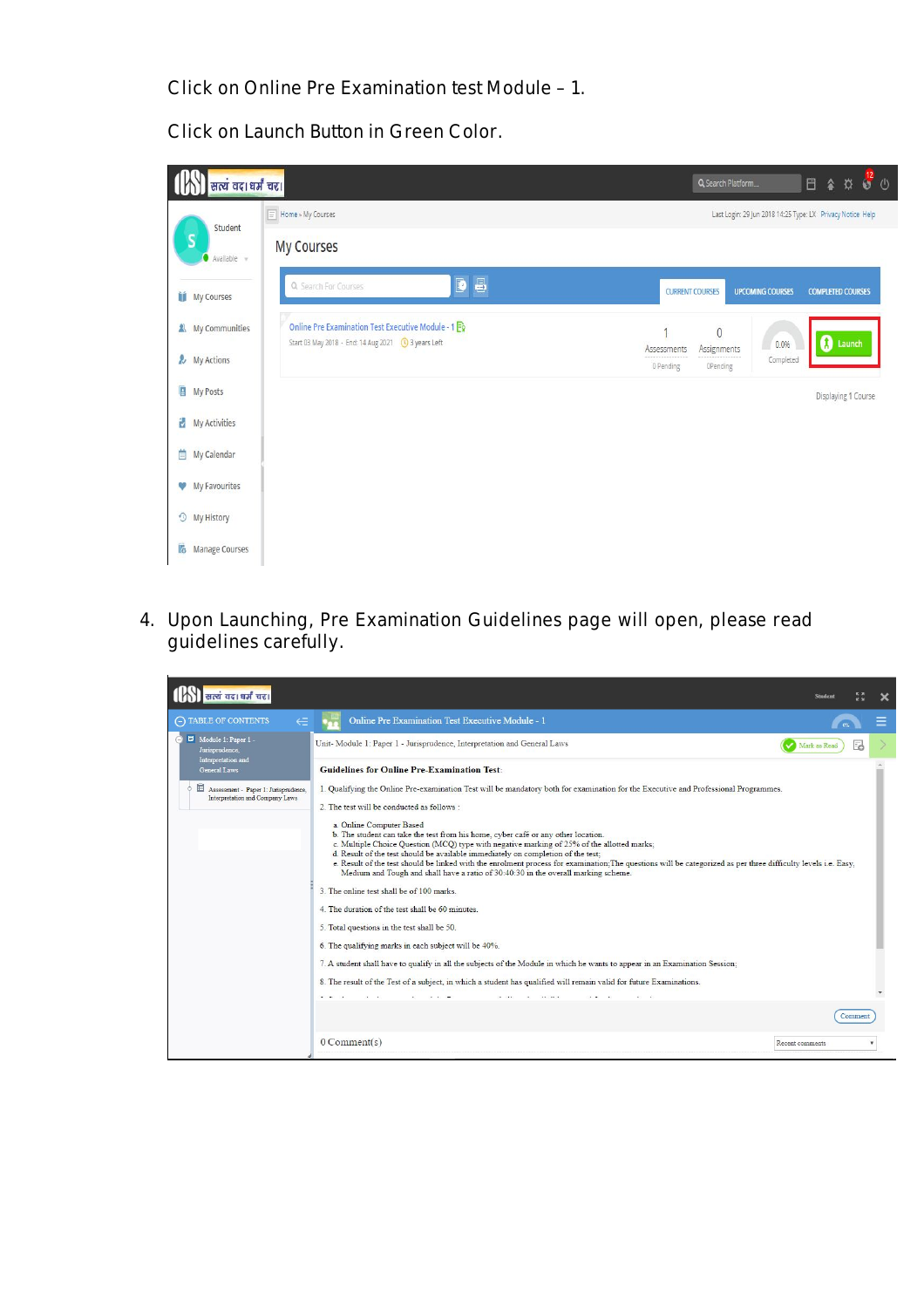5. After reading Guidelines, Please click on Assessment Tab given just below paper name

| $\bigodot$ TABLE OF CONTENTS<br>$\Leftarrow$<br>$\odot$ $\blacksquare$ Module 1: Paper 1 -<br>Jurisprudence,<br>Interpretation and | Online Pre Examination Test Executive Module - 1<br>Pre-Examination Test Demo                                                                                                         |
|------------------------------------------------------------------------------------------------------------------------------------|---------------------------------------------------------------------------------------------------------------------------------------------------------------------------------------|
| General Laws<br>Assessment - Paper 1:<br>Jurisprudence, Interpretation and<br>General Laws                                         | Total Marks<br>Pass Marks<br>Attempts Available<br>View Assessment Analysis<br>Duration<br><b>Launch Assessment</b><br>At the End of Assessment<br>60 Mins<br>40.0<br>100.0<br>1 of 1 |
|                                                                                                                                    |                                                                                                                                                                                       |

6. After Clicking on Assessment, Please click on launch assessment button:



7. After clicking on launch assessment, instruction page will open. Please read these instructions carefully. After reading instruction, please tick the checkbox displaying (I have read and understood the instructions and agree to adhere to them).

Please click on "I am ready to begin button".

| Instructions                                                                                                                                                                                                                                                                                                                                                                                                                                                                                             |  |
|----------------------------------------------------------------------------------------------------------------------------------------------------------------------------------------------------------------------------------------------------------------------------------------------------------------------------------------------------------------------------------------------------------------------------------------------------------------------------------------------------------|--|
| Please read the instructions carefully                                                                                                                                                                                                                                                                                                                                                                                                                                                                   |  |
|                                                                                                                                                                                                                                                                                                                                                                                                                                                                                                          |  |
| <b>General Instructions:</b>                                                                                                                                                                                                                                                                                                                                                                                                                                                                             |  |
| 1 Total duration of examination is 60 minutes<br>2. The clock will be set at the server. The countdown timer in the top right corner of screen will display the remaining time available for you to complete the<br>examination. When the timer reaches zero, the examination will end by itself. You will not be required to end or submit your examination.<br>3. The Question Palette displayed on the right side of screen will show the status of each question using one of the following symbols: |  |
| You have not visited the question yet.                                                                                                                                                                                                                                                                                                                                                                                                                                                                   |  |
| You have not answered the question.                                                                                                                                                                                                                                                                                                                                                                                                                                                                      |  |
| You have answered the question.                                                                                                                                                                                                                                                                                                                                                                                                                                                                          |  |
| You have NOT answered the question, but have marked the question for review.                                                                                                                                                                                                                                                                                                                                                                                                                             |  |
| The question(s) "Marked for Review" will be considered for evaluation.                                                                                                                                                                                                                                                                                                                                                                                                                                   |  |
| The question(s) "Marked for Review" will be not be considered for evaluation. Hence, no marks will be allocated for the same.                                                                                                                                                                                                                                                                                                                                                                            |  |
| The Marked for Review status for a question simply indicates that you would like to look at that question again.                                                                                                                                                                                                                                                                                                                                                                                         |  |
| have read and understood the instructions and agree to adhere to them.<br>I am ready to begin                                                                                                                                                                                                                                                                                                                                                                                                            |  |